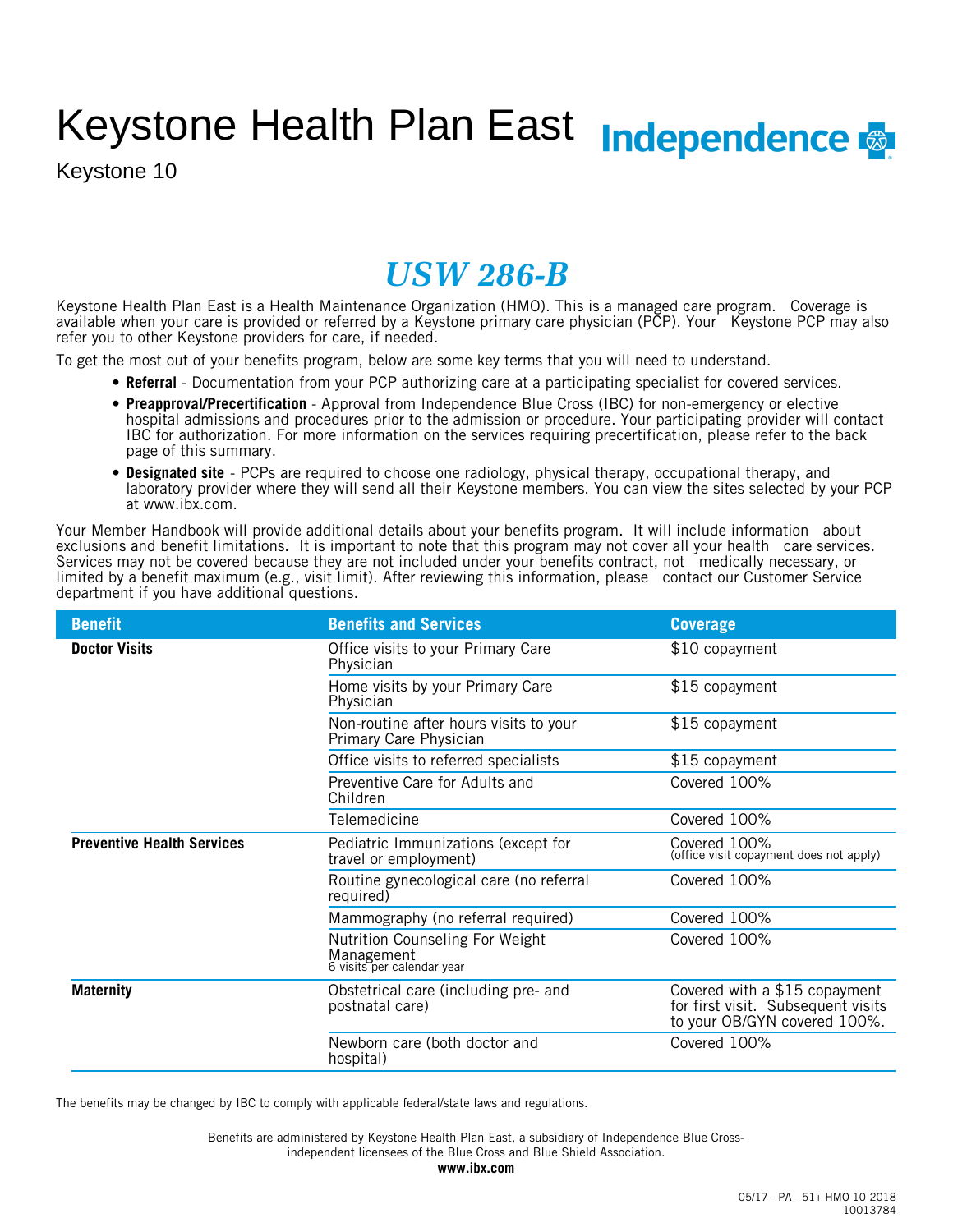| <b>Benefit</b>              | <b>Benefits and Services</b>                                                                    | <b>Coverage</b>                                                                                                                                         |
|-----------------------------|-------------------------------------------------------------------------------------------------|---------------------------------------------------------------------------------------------------------------------------------------------------------|
| <b>Hospital Services</b> *  | Unlimited inpatient stay                                                                        | Covered 100%                                                                                                                                            |
|                             | Surgery                                                                                         | Covered 100%                                                                                                                                            |
|                             | Anesthesia                                                                                      | Covered 100%                                                                                                                                            |
|                             | Drugs and medication                                                                            | Covered 100%                                                                                                                                            |
|                             | Inpatient doctor care                                                                           | Covered 100%                                                                                                                                            |
|                             | General nursing care                                                                            | Covered 100%                                                                                                                                            |
|                             | Administration of blood                                                                         | Covered 100%                                                                                                                                            |
|                             | Organ transplantation,<br>non-experimental                                                      | Covered 100%                                                                                                                                            |
| <b>Emergency Care</b>       | Treatment in hospital emergency room                                                            | Covered with a \$35 copayment<br>(which is waived if you are<br>admitted to the hospital)                                                               |
| <b>Urgent Care Center</b>   | Treatment received in urgent care<br>facility                                                   | \$24 Copayment                                                                                                                                          |
| <b>Ambulance</b>            | Emergency                                                                                       | Covered 100% when medically<br>necessary                                                                                                                |
|                             | Non-Emergency <sup>*</sup>                                                                      | Covered 100% when medically<br>necessary                                                                                                                |
| <b>Specialized Services</b> | Allergy testing and treatment                                                                   | Covered 100%*                                                                                                                                           |
|                             | Diagnostic, Laboratory, and X-ray<br>services <sup>®</sup>                                      | Covered 100%                                                                                                                                            |
|                             | Short-term Rehabilitation Therapy<br>(including Speech , Occupational, and Physical<br>Therapy) | Covered 100%. Up to 60<br>consecutive days per condition<br>covered, subject to significant<br>improvement                                              |
|                             | <b>Spinal Manipulation Services</b>                                                             | Covered 100%. Up to 60<br>consecutive days per condition<br>covered, subject to significant<br>improvement                                              |
|                             | Orthoptic/Pleoptic                                                                              | Covered 100%. 8 sessions<br>maximum per lifetime                                                                                                        |
|                             | Respiratory Therapy                                                                             | Covered 100%                                                                                                                                            |
|                             | Chemotherapy                                                                                    | Covered 100%                                                                                                                                            |
|                             | Radiation Therapy                                                                               | Covered 100%                                                                                                                                            |
|                             | Vision Care, including screening, eye<br>exams, and refractions                                 | \$15 copayment (once every two<br>calendar years)                                                                                                       |
|                             | <b>Hearing Screening</b>                                                                        | Covered 100%**                                                                                                                                          |
|                             | Skilled nursing facility services, as<br>specified <sup>*</sup>                                 | Covered 100% up to 180 days<br>per calendar year                                                                                                        |
|                             | Outpatient Surgery                                                                              | Covered 100%                                                                                                                                            |
|                             | Durable Medical Equipment <sup>®</sup>                                                          | All purchases and rentals<br>(including repairs and<br>replacements) are covered 100%<br>when authorized by your Primary<br>Care Physician <sup>1</sup> |
|                             | Prosthetics <sup>®</sup>                                                                        | All purchases (including repairs<br>and replacements) are covered<br>100% when authorized by your<br>Primary Care Physician <sup>1</sup>                |
|                             | Home Health Care <sup>®</sup>                                                                   | Covered 100%                                                                                                                                            |
|                             | Dialysis                                                                                        | Covered 100%                                                                                                                                            |

<sup>\*</sup> Preauthorization required. Preauthorization is not a determination of eligibility or a guarantee of payment. Coverage and payment are contingent upon, among other things, the patient being eligible, i.e., actively enrolled in the health benefits plan when the preauthorization is issued and when approved services occur. Coverage and payment are also subject to limitations, exclusions, and other specific terms of the health benefits plan that apply to the coverage request.

- \*\* Office visit subject to copayment.
- \*\*\* MRI/MRA, CT/CTA scan, PET scan and Nuclear Cardiac Studies require preauthorization.
- 1 Purchases and all rentals require preauthorization.

The benefits may be changed by IBC to comply with applicable federal/state laws and regulations.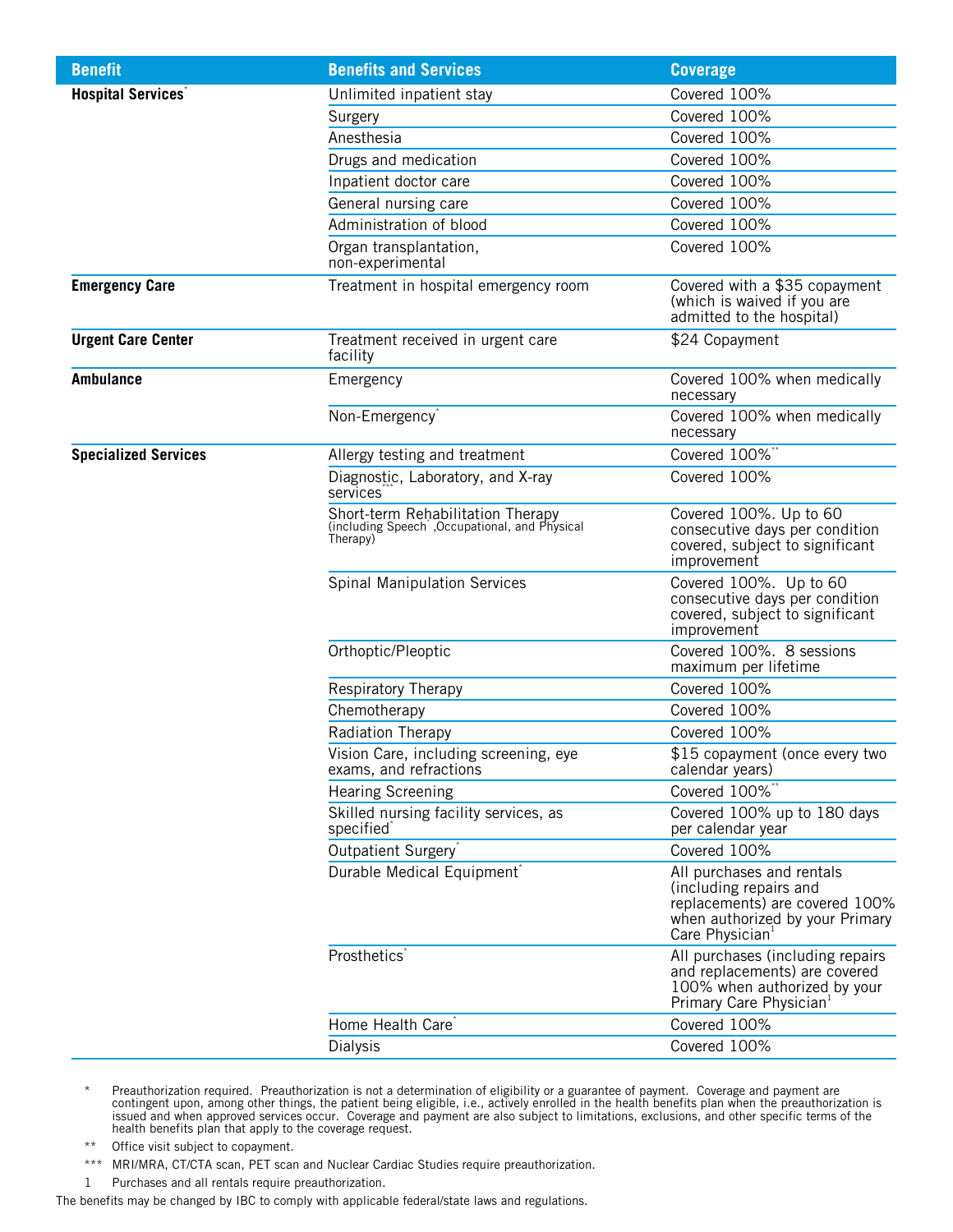| <b>Benefit</b>                      | <b>Benefits and Services</b> | <b>Coverage</b> |
|-------------------------------------|------------------------------|-----------------|
| <b>Mental Health</b>                | Inpatient <sup>*</sup>       | Covered 100%    |
|                                     | Outpatient                   | \$15 copayment  |
| <b>Serious Mental Illness (SMI)</b> | Inpatient <sup>*</sup>       | Covered 100%    |
|                                     | Outpatient                   | \$15 copayment  |
| <b>Substance Abuse</b>              | Inpatient <sup>*</sup>       | Covered 100%    |
|                                     | Outpatient                   | \$15 copayment  |
| <b>Detoxification</b>               | Inpatient <sup>*</sup>       | Covered 100%    |
|                                     | Outpatient                   | \$15 copayment  |
| Out-Of-Pocket Maximum <sup>2</sup>  | Individual                   | \$6,600         |
|                                     | Family                       | \$13,200        |

\* Preauthorization required. Preauthorization is not a determination of eligibility or a guarantee of payment. Coverage and payment are contingent upon, among other things, the patient being eligible, i.e., actively enrolled in the health benefits plan when the preauthorization is issued and when approved services occur. Coverage and payment are also subject to limitations, exclusions, and other specific terms of the health benefits plan that apply to the coverage request.

2 Out-of-pocket maximum includes copayments and coinsurance.

The benefits may be changed by IBC to comply with applicable federal/state laws and regulations.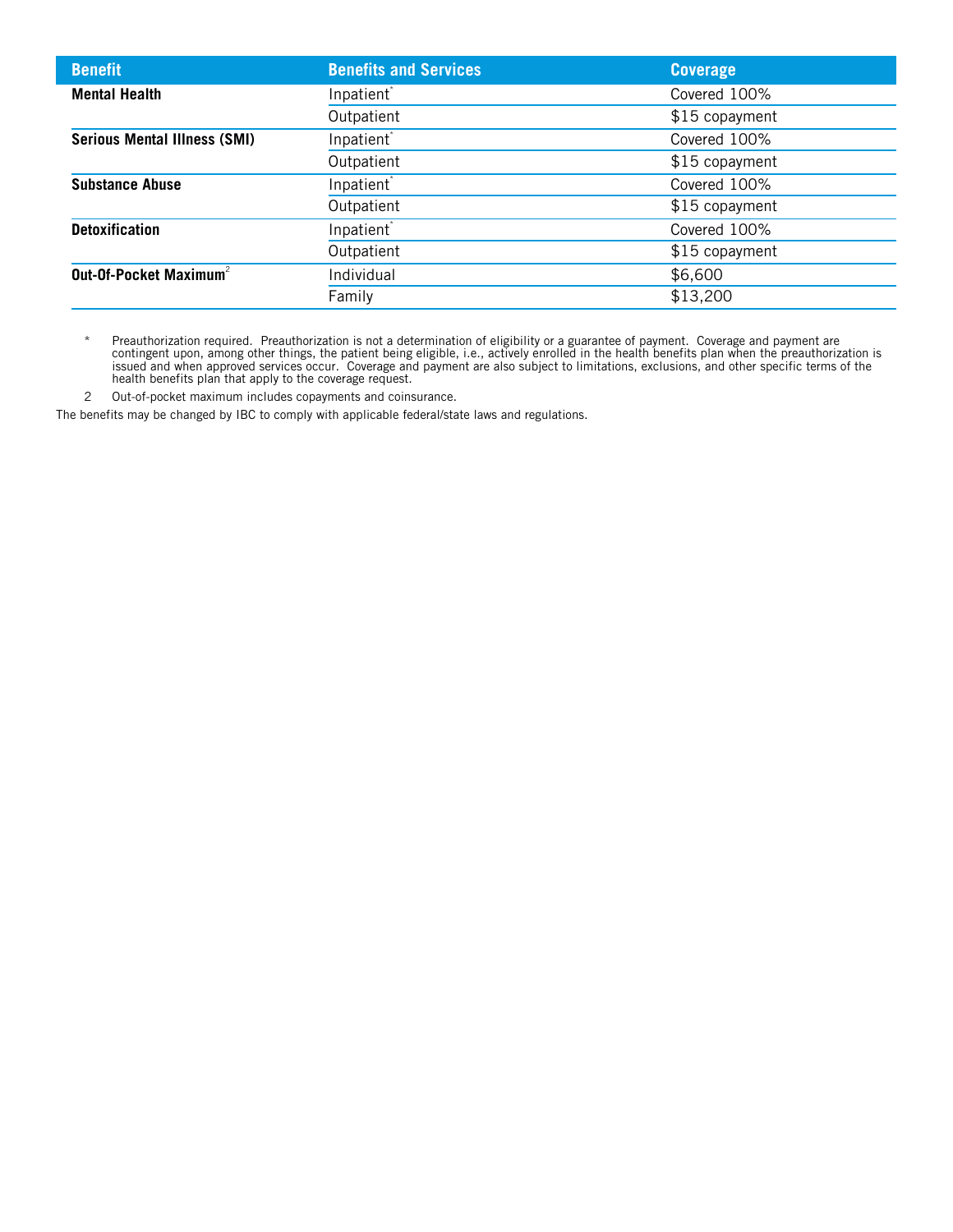#### **What is Not Covered?**

As with all health insurance plans, KHPE's coverage excludes certain services. Those not covered by KHPE include, but are not limited to, the following:

- Services not medically necessary
- Services not provided or referred by your Primary Care Physician, except in emergencies
- Services or supplies that are experimental or investigative except, when approved by Keystone Health Plan East, Routine Costs associated with Qualifying Clinical Trials
- Routine physical exams for non-preventive purposes such as insurance or employment applications, college, or premarital examinations
- Services or supplies payable under Workers' Compensation, Motor Vehicle Insurance, or other legislation of similar purpose
- The cost of services for which another party has primary responsibility
- Long-term rehabilitative therapy (e.g. maintenance of chronic conditions)
- Hearing Aids, hearing examinations/tests for the prescription/fitting of hearing aids and cochlear electromagnetic hearing devices
- Radial keratotomy
- Custodial or domiciliary care
- Assisted fertilization techniques such as in-vitro fertiliation, GIFT, and ZIFT
- Personal or comfort items not medically necessary, such as air conditioners, humidifiers, telephones, or similar items
- Reversal of voluntary sterilization
- Transsexual surgery
- Cosmetic services/supplies
- Immunization for travel or employment
- Prescription drugs and medications, except as required by law or additional rider
- Treatment for temporomandibular joint syndrome (TMJ)
- Care of the feet, unless medically necessary
- Services required by a member who is an organ donor
- Dental care, including dental implants
- Alternative therapies/complementary medicine
- Self-injectable drugs

This summary represents only a partial listing of benefits and exclusions of the Keystone Health Plan East program described in this summary. If your employer purchases another program, the benefits and exclusions may differ. Also, benefits and exclusions may be further defined by medical policy. This managed care plan may not cover all your health care expenses. Read your contract/member handbook carefully to determine which health care services are covered. If you need more information, please call 1-800-ASK-BLUE (TTY: 711).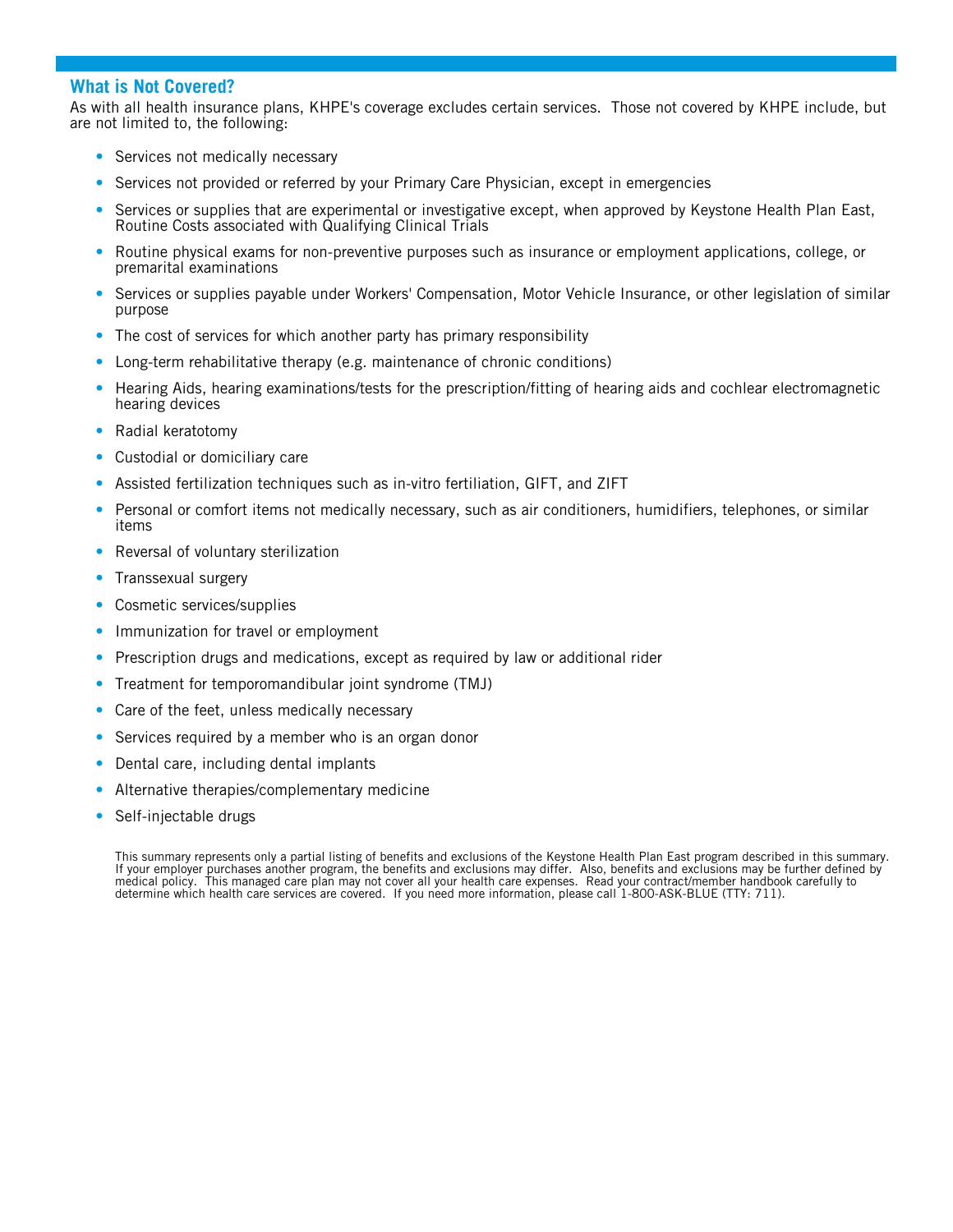

### *USW 286-B Welfare Fund*

The Standard Drug Program is a comprehensive benefit that provides coverage for prescription drugs<sup>1</sup> when prescribed by a licensed, practicing physician. Generic drugs are just as effective as brand drugs. Ask your physician whether generic drugs are right for you.

| <b>Benefit</b>                                                                                           | Coverage                                                                                                                                                                                                                                                                                                                                                                                                                                                                                                                                                                                              |
|----------------------------------------------------------------------------------------------------------|-------------------------------------------------------------------------------------------------------------------------------------------------------------------------------------------------------------------------------------------------------------------------------------------------------------------------------------------------------------------------------------------------------------------------------------------------------------------------------------------------------------------------------------------------------------------------------------------------------|
| Retail Pharmacy - Member Cost Sharing (Participating<br>Pharmacy)                                        |                                                                                                                                                                                                                                                                                                                                                                                                                                                                                                                                                                                                       |
| Generic                                                                                                  | \$8 Copayment 34 days or 120 units, whichever is less supply                                                                                                                                                                                                                                                                                                                                                                                                                                                                                                                                          |
| <b>Brand</b>                                                                                             | \$14 Copayment 34 days or 120 units, whichever is less<br>supply                                                                                                                                                                                                                                                                                                                                                                                                                                                                                                                                      |
| Mail Order Pharmacy - Member Cost Sharing<br>(Participating Pharmacy)<br>Mandatory for maintenance drugs |                                                                                                                                                                                                                                                                                                                                                                                                                                                                                                                                                                                                       |
| Generic                                                                                                  | \$8 Copayment (1-90 days supply)                                                                                                                                                                                                                                                                                                                                                                                                                                                                                                                                                                      |
| <b>Brand</b>                                                                                             | \$14 Copayment (1-90 days supply)                                                                                                                                                                                                                                                                                                                                                                                                                                                                                                                                                                     |
| Total Out-of-Pocket Maximum                                                                              | Please refer to your Medical Coverage Benefits at a Glance for<br>information about out-of-pocket maximum values.<br>Out-of-pocket maximum includes applicable copayments,<br>coinsurance and deductibles. Your out-of-pocket maximum is<br>a combined maximum of medical, prescription drug and any<br>included pediatric vision and pediatric dental benefits as<br>defined by your benefit plan                                                                                                                                                                                                    |
| Specialty Pharmacy Program<br>Mandatory for Self-Administered Specialty Drugs                            | All covered self-administered specialty medications except<br>insulin will be provided through the convenient Specialty<br>Pharmacy Program for the appropriate cost sharing indicated<br>above. Benefits are available for up to a thirty (30) days<br>supply. If your doctor wants you to start the drug immediately,<br>an initial 30-day supply may be obtained at a retail pharmacy.<br>However, all subsequent fills must be purchased through the<br>Specialty Pharmacy Program.                                                                                                               |
| <b>Preferred Generic</b>                                                                                 | When a prescription drug is not available in a generic form,<br>benefits will be provided for the brand drug and you will be<br>responsible for the member cost sharing for a brand drug.<br>When a prescription drug is available in a generic form,<br>benefits will be provided for that drug at the generic drug<br>level. If you choose to purchase a brand drug, you will be<br>responsible for paying the dispensing pharmacy the difference<br>between the negotiated discount price for the generic drug<br>and the brand drug plus the appropriate member cost sharing<br>for a brand drug. |
| Out-of-Network Reimbursement                                                                             | Not covered unless due to an emergency. For emergency<br>claims, you will be responsible for the copayment indicated<br>above. Member must submit for reimbursement.                                                                                                                                                                                                                                                                                                                                                                                                                                  |

independent licensees of the Blue Cross and Blue Shield Association. Benefits are underwritten or administered by Keystone Health Plan East, a subsidiary of Independence Blue Cross-

**www.ibx.com**